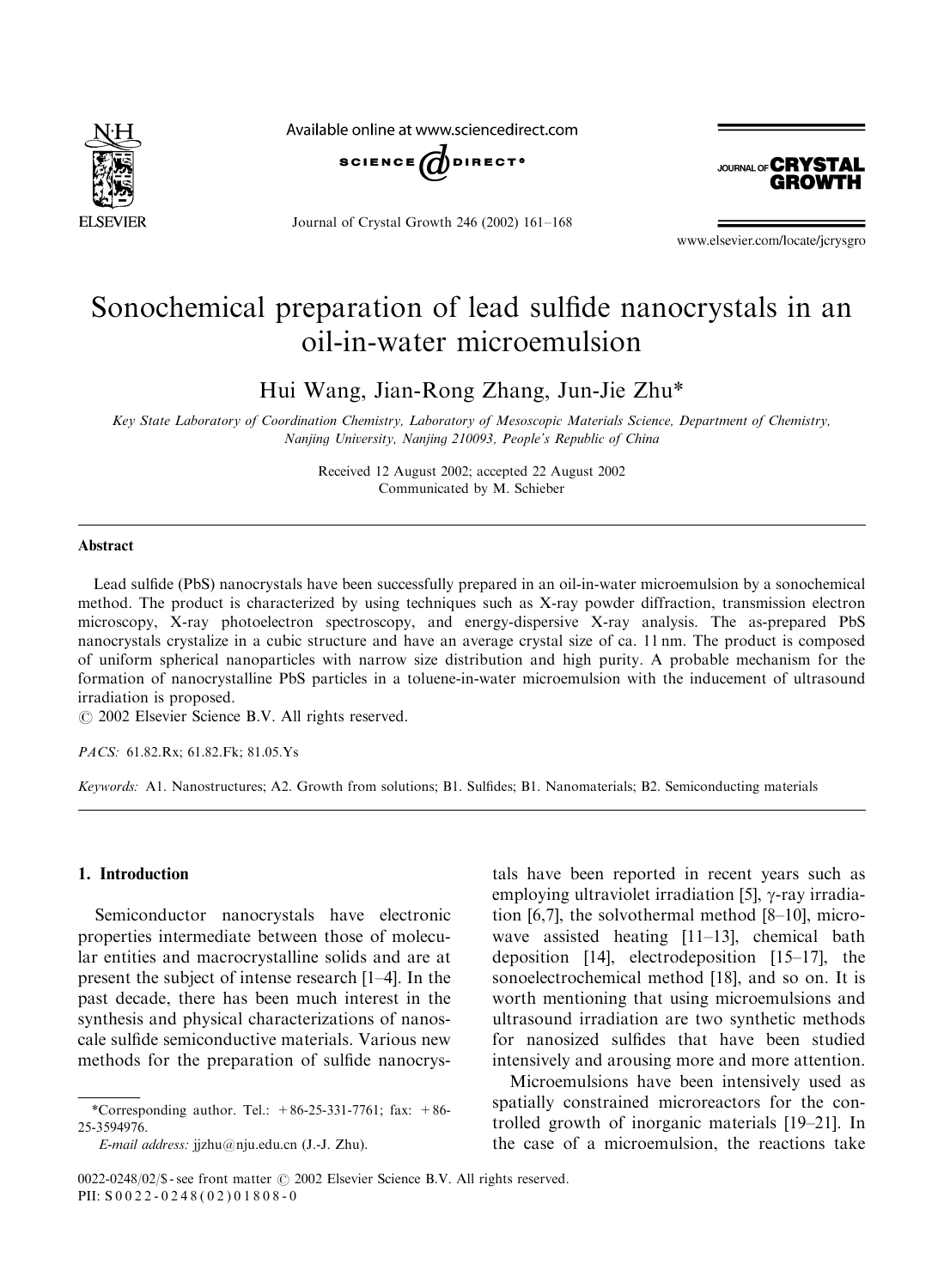place in the core of the microemulsions and the hydrophilic head groups of the surfactant molecules. Surfactants provide several types of wellorganized assemblies which provide specific sites, geometrical control and stabilization to particulate assemblies formed within the organized surfactant assemblies. Sulfide nanoparticles such as CdS, ZnS, CuS, PbS, have been successfully prepared by this method [22–25] and have been well characterized and studied.

Currently, ultrasound irradiation has become an important tool in chemistry. It provides an unusual mechanism for generating high-energy chemistry with extremely high local temperatures and pressures and an extraordinary heating and cooling rate. Sonochemistry drives principally from acoustic cavitation: the formation, growth, and implosive collapse of bubbles in liquids [26]. When solutions are exposed to strong ultrasound irradiation, bubbles are implosively collapsed by acoustic fields in the solution. High-temperature and high-pressure fields are produced at the centers of the bubbles. The implosive collapse of the bubbles generates a localized hotspot through adiabatic compression or shock wave formation within the gas phase of the collapsing bubbles. The conditions formed in these hotspots have been experimentally determined, with the transient temperature of  $\sim$  5000 K, pressure of  $>1800$  atm and cooling rates in excess of  $10^{10}$  K/s [27]. These extreme conditions formed during ultrasound irradiation have already been applied to prepare some nanophasic sulfides. For example, Suslick and his co-workers have sonicated a slurry of molybdenum hexacarbonyl and sulfur in an isodurene solution and obtained  $MoS<sub>2</sub>$  [28]. Gedanken's group synthesized ZnS coated on silica microspheres by sonicating a slurry of silica microspheres, thioacetamide and zinc acetate [29]. Similarly, as described in one of their earlier publications [30], ultrasonic irradiation of a slurry of silica microspheres, cadmium sulfate, and thiourea in an aqueous medium for 3 h would yield cadmium sulfide–silica composite. Gedanken and co-workers have also successfully established sonochemical methods for the fabrication of a variety of nanocrystalline metal sulfides such as HgS and PbS nanoparticles [31], Ag<sub>2</sub>S/PVA and

CuS/PVA nanocomposite [32],  $RuS<sub>1.7</sub>$  [33] and  $In_2S_3$  [34] nanoparticles. The sonochemical formation of CdS nanoparticles in aqueous solutions [35,36] and in  $CS_2$ -water-ethylenediamine system [37] have also been recently reported.

PbS is a typical narrow band gap semiconductor. It is one of the most attractive metal sulfides for a wide variety of applications, such as  $Pb^{2+}$ ion-selective sensors and IR detectors [31]. Various processes, including sintering precipitation, vacuum evaporation, and electrochemical deposition have been employed to produce PbS bulk material or PbS films [38–40]. In this paper, we report on a sonochemical method for the preparation of PbS nanocrystals in an oil-in-water microemulsion. Sulfur–toluene solution (STS) was chosen as the sulfur source. When STS was mixed with water in the presence of sodium lauryl sulfate (SLS) as the surfactant, a liquid–liquid heterogeneous system was formed. The cavitation behavior of ultrasound irradiation can lead to extraction, mixed phase reactions and emulsification in such a liquid–liquid heterogeneous system. Thus, an o/w microemulsion of toluene-in-water can be formed under ultrasound irradiation. This synthetic design was motivated by the known simple interaction between sulfur and ethylenediamine, but it provides special conditions for the formation and growth of the PbS nanocrystals in such a microemulsion system in the presence of high-intensity ultrasound irradiation.

#### 2. Experimental section

All the reagents were of analytical purity, and were used without further purification. Lead acetate  $(Pb(Ac)<sub>2</sub>·2H<sub>2</sub>O)$  was purchased from Shanghai Chemical Reagent Factory (China). Ethylenediamine (en) and SLS were purchased from Nanjing Chemical Reagent Factory (China). Absolute ethanol and acetone were purchased from Beijing Chemical Reagent Factory (China). Distilled water was used throughout the experiments.

In a typical procedure, 5 ml STS was mixed with 95 ml aqueous solution containing 0.005 mol Pb(Ac)<sub>2</sub>, 0.4 g SLS and 5 ml ethylenediamine.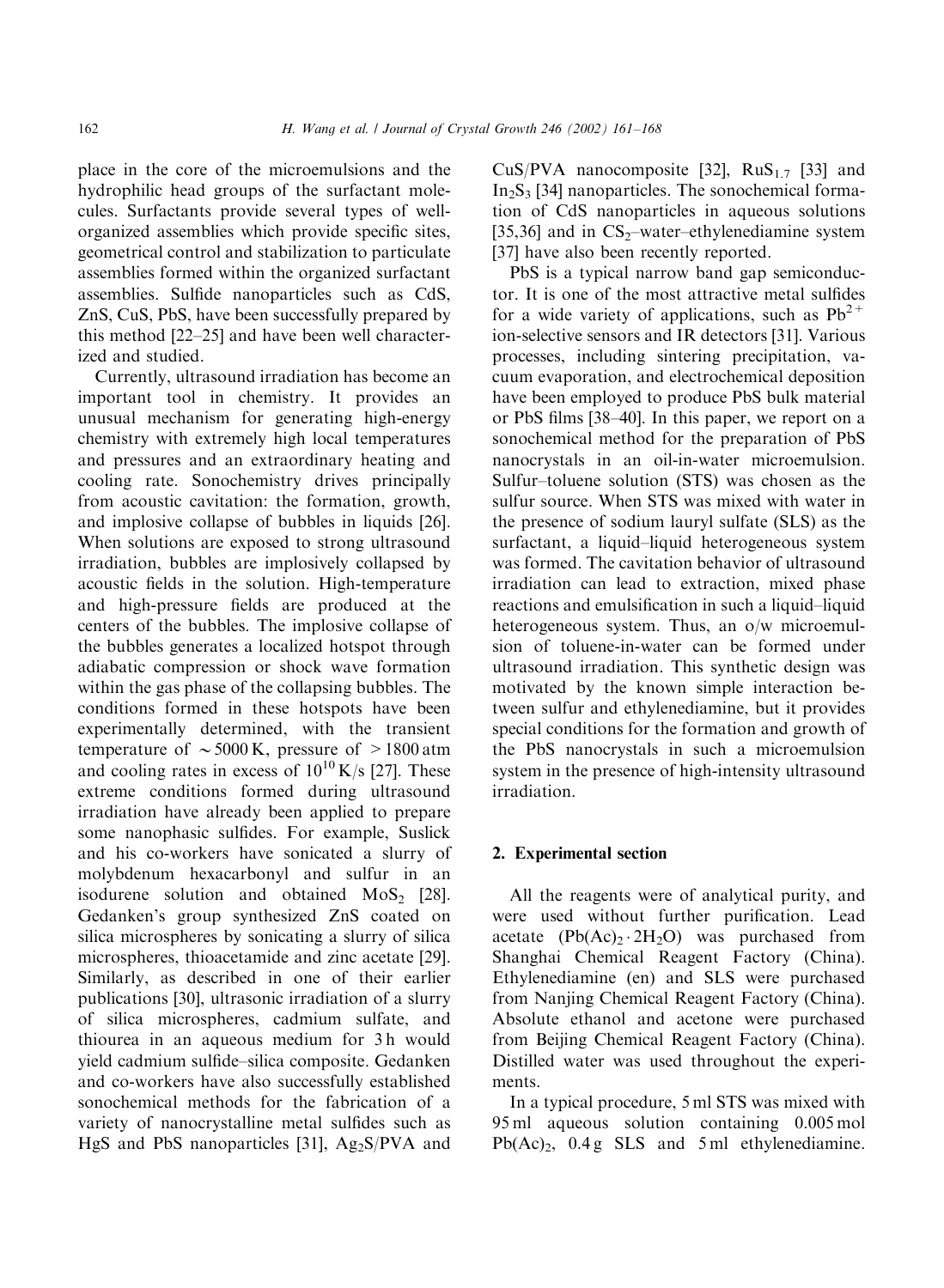STS was prepared by stirring 1.0 g sulfur powders in 50 ml toluene at about 313 K till the sulfur powder was completely dissolved. Then the mixture was exposed to ultrasound irradiation under ambient air for 30 min. Ultrasound irradiation was accomplished with a high-intensity ultrasound probe (Xinzhi Co., China; JY92-2D; 0.6 cm-diameter; Ti-horn, 20 $kHz$ , 60  $W/cm<sup>2</sup>$ ) immersed directly in the reaction solution. The sonication was conducted without cooling so that a temperature of about 333 K was reached at the end of the reaction. When the reaction finished, a black precipitate occurred. The precipitate was separated by centrifugation, washed with distilled water, absolute ethanol and acetone in sequence, and dried in air at room temperature for 8 h. The products are characterized by using techniques such as X-ray powder diffraction (XPRD), transmission electron microscopy (TEM), X-ray photoelectron spectroscopy (XPS), energy-dispersive X-ray analysis (EDAX).

The XPRD analysis was performed by Shimadzu XD-3A X-ray diffractometer at a scanning rate of  $4^{\circ}/$ min in the  $2\theta$  range from  $20^{\circ}$  to  $60^{\circ}$ , with graphite monochromatized  $Cu$  K $\alpha$  radiation  $(\lambda = 0.15418 \text{ nm})$ . TEM measurements were carried out by employing JEOL JEM-200CX TEM, using an accelerating voltage of 200 kV. The samples used for TEM observations were prepared by dispersing some products in ethanol followed by ultrasonic vibration for 30 min, then placing a drop of the dispersion onto a copper grid coated with a layer of amorphous carbon. The surface of the product was detected by X-ray photoelectron spectra recorded on ESCALAB MK II X-ray photoelectron spectrometer, using non-monochromatized Mg  $K\alpha$  X-ray as the excitation source and choosing C1s (284.6 eV) as the reference line. EDAX measurements were performed on the PV9100 instrument.

### 3. Results and discussions

The XPRD pattern of the as-prepared PbS nanoparticles (Fig. 1) shows the presence of broad peaks corresponding to the cubic crystal structure. The positions and intensities of the peaks are in

good agreement with the literature values for cubic Fig. 1. XPRD pattern of the as-prepared PbS nanocrystals.

20 30 40 50 60 2θ / degree

phase PbS with a zinc blende structure.<sup>1</sup> The broadening of the peaks indicates that the crystal sizes are very small. The average size of the asprepared PbS nanocrystals are estimated to 11 nm according to the Debye–Scherrer formula [41].

The dimensions and morphologies of the PbS nanocrystals are shown in the TEM image (Fig. 2a). It is apparent that the as-prepared PbS nanocrystals present uniform spherical morphologies and their sizes are in the range of 8–13 nm, which is in good accordance with the results calculated according to the XPRD pattern. The particle size distribution, measured directly from the TEM image is shown as histograms in Fig. 2b.

The product is also characterized by XPS and EDAX for the evaluation of their composition and purity. The wide scanning XPS spectrum of the asprepared PbS nanocrystals is shown in Fig. 3. The C1s peaks should be corrected to 284.6 eV and all the other peaks should be corrected accordingly. The binding energies obtained from XPS analysis show good agreement with the literature [42]. No peaks of impurities such as  $Pb(0)$ , Pb (IV) or N are observed in the spectrum, indicating the high purity of the product. Figs. 4a and b show the high-resolution XPS spectra of Pb (4f) and S (2p), respectively. Peak areas of Pb (4f) and S (2p) cores are measured and quantification of the peaks gives



<sup>1</sup> Joint Committee on Powder Diffraction Standards (JCPDS), File No 5-0592.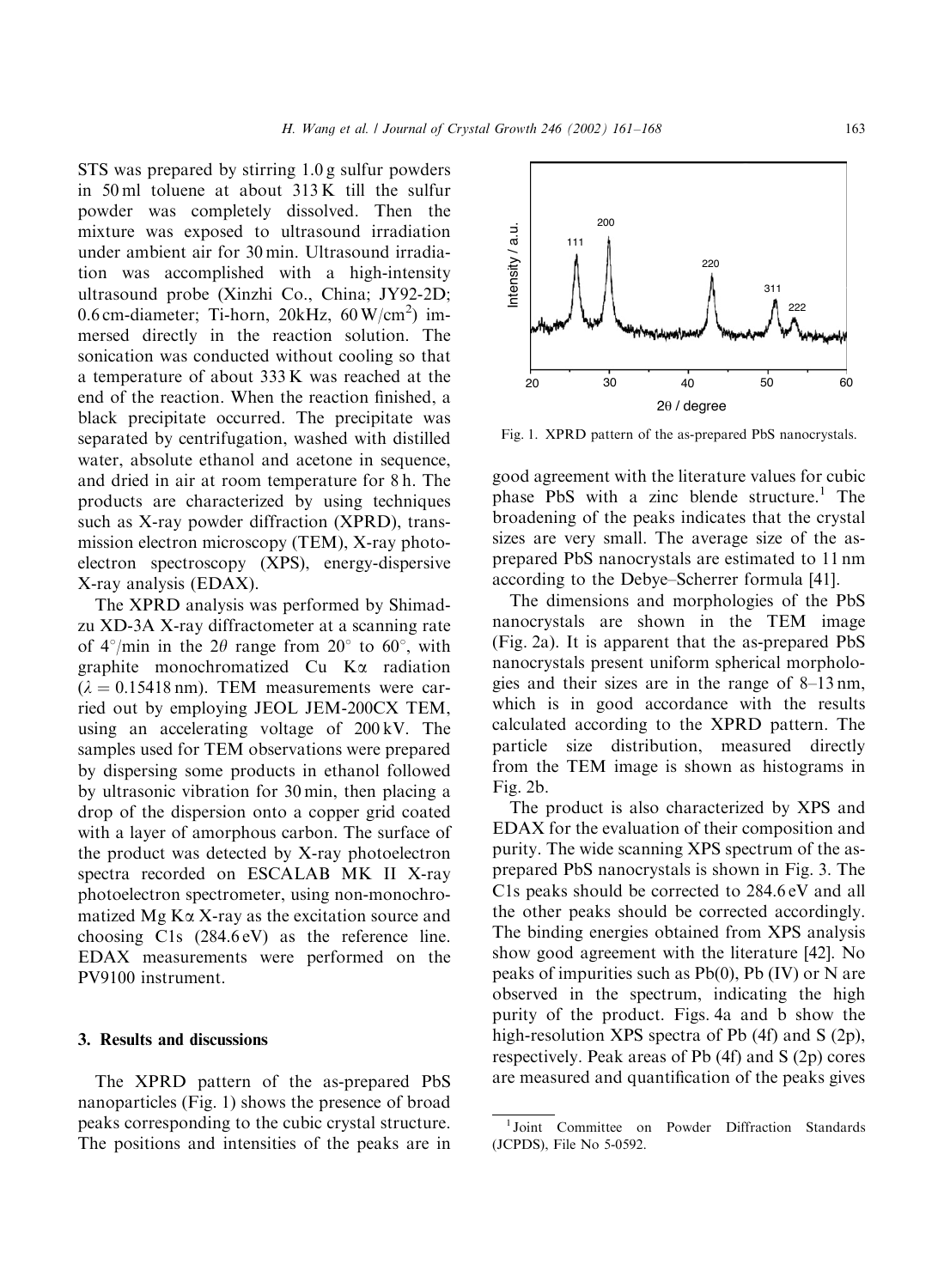



Fig. 2. (a) TEM image of the as-prepared PbS nanocrystals; and (b) particle size distribution picture obtained by direct measurements in the TEM image.

the ratio of Pb:S to be 1.19:1, which indicates that the surface of the sample is rich in Pb. XPS primarily monitors concentrations at the surface of the examined samples, which may not be representative of the sample as a whole. The deviation of atomic ratio of Pb:S to the expcted 1:1 may be attributed to the excessive  $Pb^{2+}$  absorbed on the surface of PbS nanocrystals. The results of EDAX measurement reveal that the as-prepared PbS nanocrystals are of high purity and the average atomic ratio of Pb:S is 53.6:46.4, which also points out that the surface of the product is

rich in Pb. The results are consistent with the XPS results.

The formation of nanocrystalline lead sulfide is based on the known interaction between sulfur and ethylenediamine. Lelieui [43] and Parkin [44,45] have developed a room temperature liquid-amine route to metal chalcogenides based on the reactions of sulfur, selenium or tellurium with elemental metals in liquid ammonia in a pressure vessel. They pointed out that in sulfur– ammonia solutions, there were various sulfur imido anions  $(S_2N^-, S_3N^-, S_4N^-)$  as well as sulfur polyaniones  $(S_6^-, S_4^-)$  and zero oxidation sulfur species  $(S_xNH_3^-, x=1-8)$ . Sulfur could also dissolve in organo-amine to produce colored N,N'-diamine-polysulfide solution and hydrosulfuric acid [46]. Ethylenediamine plays an important role in generating the active sulfur species, such as  $S^{2-}$ . Meanwhile, ethylenediamine as a strong bidenate ligand can co-ordinate with metal ions to give stable complexes in the form of chelate compounds  $[M(en)x]^{y+}$ . These chelate compounds would then react with the active sulfur species, leading to the formation of metal sulfides. The whole process can be described as below

$$
M^{\gamma+} + xen \rightleftharpoons [M(en)x]^{\gamma+}, \tag{1}
$$

$$
S_N + en \rightarrow H_2S + \overline{N} \overline{N} \over S_{N-1}.
$$
 (2)

$$
yH_2S + 2[M(en)x]^{y+} \rightarrow M_2Sy + 2xen + 2yH^+
$$
. (3)

The nature and morphology of the metal sulfides via such liquid-ammonia route greatly depend on the preparation conditions. When the reactions of a range of transition metals and main metals with sulfur–liquid ammonia solutions were carried out at room temperature in Telflon-in glass Younges-type pressure tubes, the as-prepared metal sulfides were mainly amorphous or poorly crystalline [45]. If such reactions were carried out under solvothermal conditions, nanocrystalline metal sulfides with different morphologies could be obtained [9,47]. Gedanken et al. [31] employed ultrasound irradiation to induce such liquidammonia reactions in ethylenediamine and managed to get nanocrystalline spherical HgS and rectangular PbS particles. In the present work, we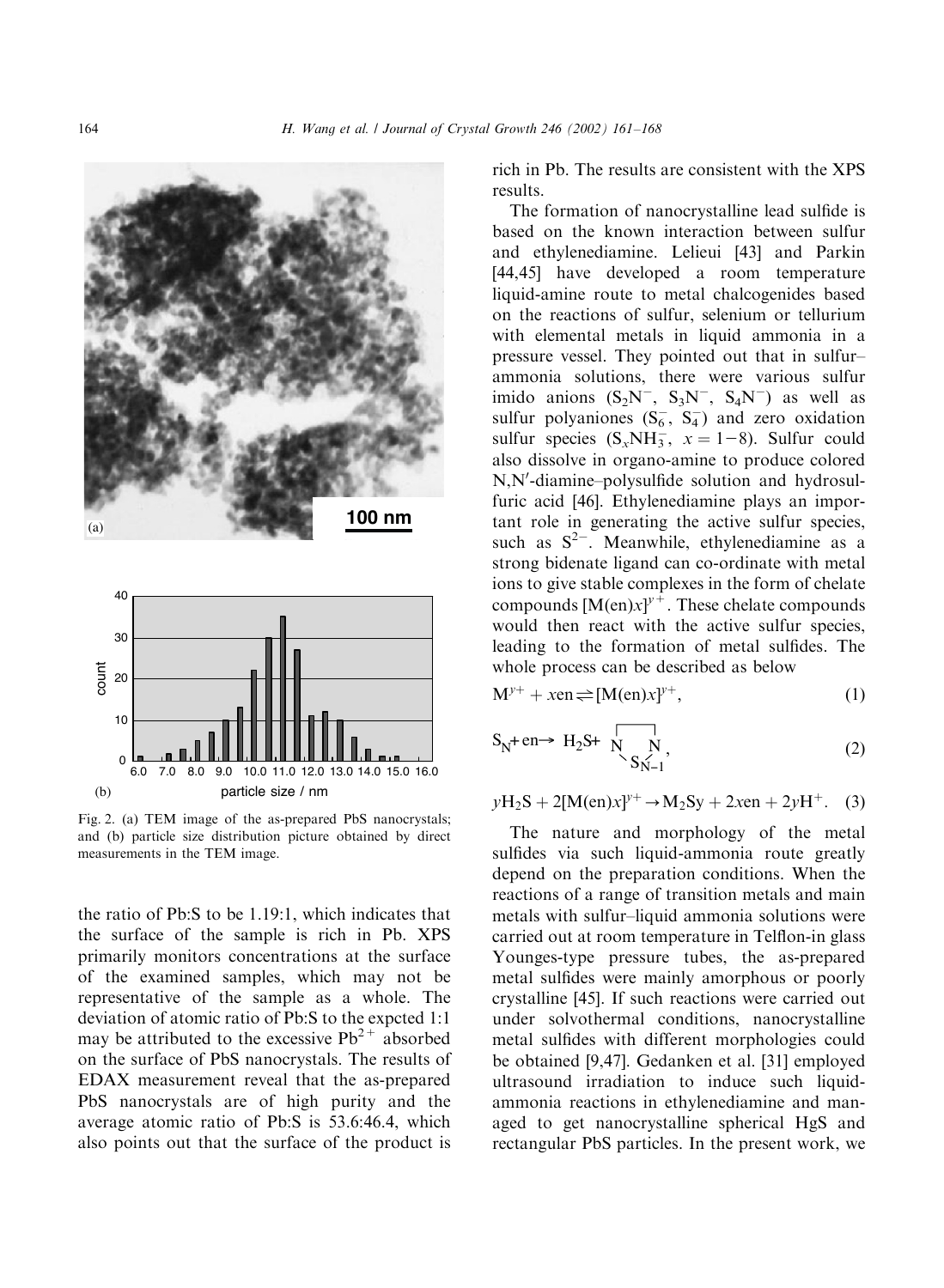

Fig. 3. The wide XPS spectrum of the as-prepared PbS nanocrystals.



Fig. 4. High-resolution XPS spectra of the as-prepared PbS nanocrystals: (a) Pb (4f); and (b) S (2p).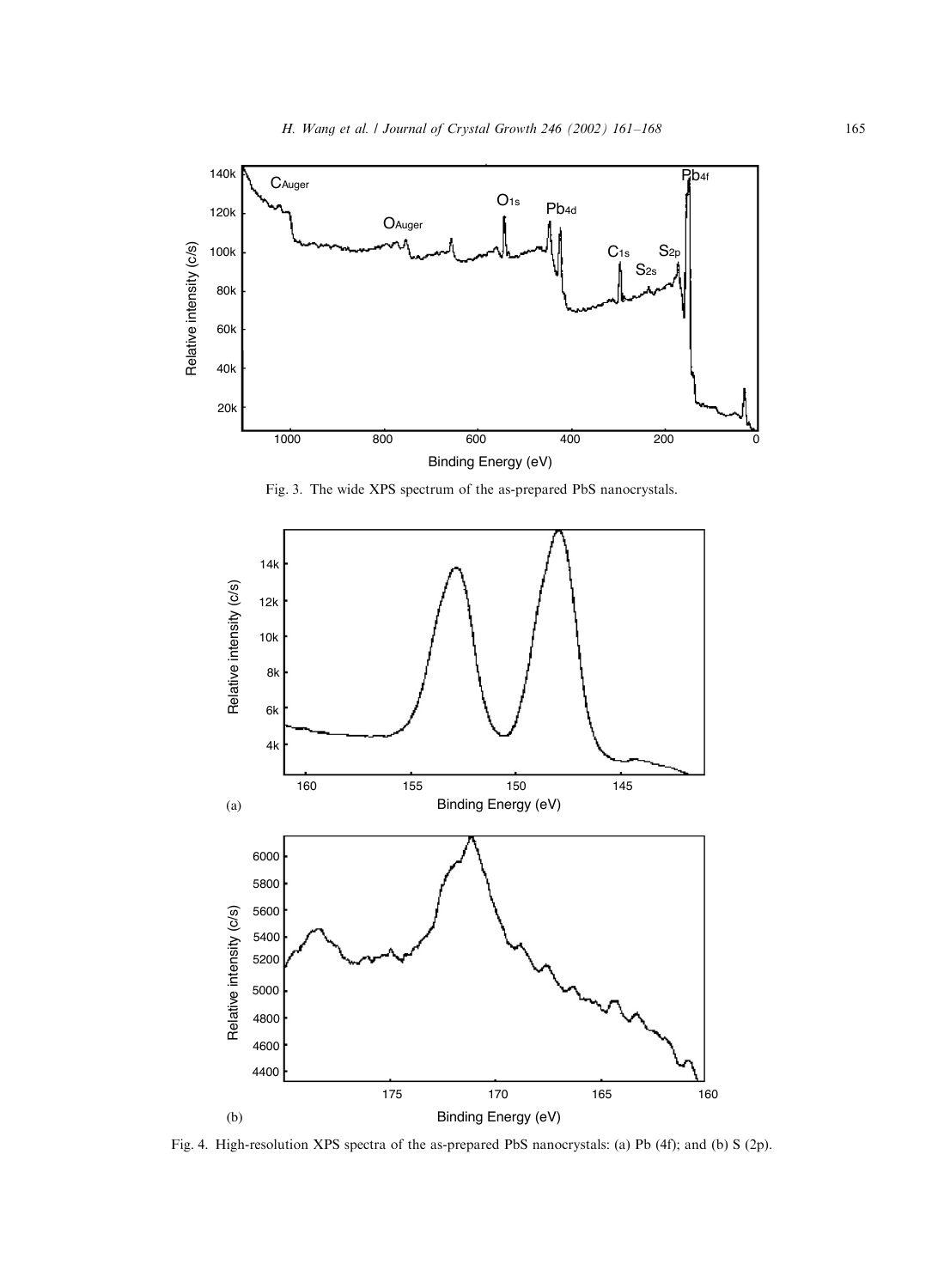design an ultrasound-induced microemulsion route to prepare lead sulfide nanocrystals based on the reactions described above. The schematic presentation of formation of lead sulfide nanocrystals is shown in Fig. 5.

In the toluene–water heterogeneous system, sulfur powder was dissolved in toluene, the oil phase, and  $[{\rm Pb(en)}x]^{2+}$  and excessive ethylenediamine was in the water phase. No reaction took place at this stage. After SLS was added and the mixture was irradiated with high-intensity ultrasound for a period of time, toluene droplets were homogenized and sulfur began to react with ethylenediamine at the oil–water interface to give H2S. SLS played a critical role in this process. It not only promoted the formation of the microemulsion as the oil droplet stabilizer, but also provided the sites for the reactions by bridging the oil–water interface. Then the released  $H_2S$  combined with  $[Pb(en)x]^{2+}$  to form PbS nuclei in the water phase. These freshly generated nuclei were unstable and have the tendency to grow into larger grains.

In the process of the formation of PbS nanocrystals, the ultrasound irradiation plays an important role. Sulfur can react with ethylenediamine at room temperature. However, it was found that in this system the reactions did not take place without the inducement of ultrasound irradiation. because sulfur and ethylenediamine existed in different phases, which restrained the reactions. Ultrasound waves that are intense enough to produce cavitation can drive chemical reactions such as oxidation, reduction, dissolution and

decomposition [27,48]. Other reactions driven by high-intensity ultrasound irradiation such as promotion of polymerization have also been reported to be induced by ultrasound. Ultrasound irradiation differs from traditional energy sources (such as heat, light or ionizing radiation) in duration, pressure and energy per molecule. It has been known that during the sonochemical process, three different regions [48] are formed: (a) the inner environment (gas phase) of the collapsing bubbles, where the elevated temperatures and pressures are produced; (b) the interfacial region between the cavitation bubbles and the bulk solution where the temperature is lower than in the gas-phase region but still high enough to induce a sonochemical reaction; (c) the bulk solution, which is at ambient temperature. Among the three regions mentioned above, it appears that the current sonochemical reactions occur within the interfacial region, yielding nanoparticles, because of the very high quenching rate experienced by the products. The critical temperature of ethylenediamine (591 K) is lower than that of water (647 K), so the velocity of the diffusion of ions and the interparticle collisions in ethylenediamine under ultrasound irradiation will be more rapidly due to its lower viscosity. When the bubbles collapse, the ethylenediamine in the water phase will be vaporized. These vaporized ethylenediamine molecules react with the sulfur dissolved in the toluene droplets via the connection of SLS which acts as the bridge over the oil–water interface, leading to the formation of the released H<sub>2</sub>S. Moreover, ultrasound irradiation also affects the growth of the nanoparticles. Once the nuclei of



Fig. 5. The schematic presentation of sonochemical formation of PbS nanocrystals in o/w microemulsion.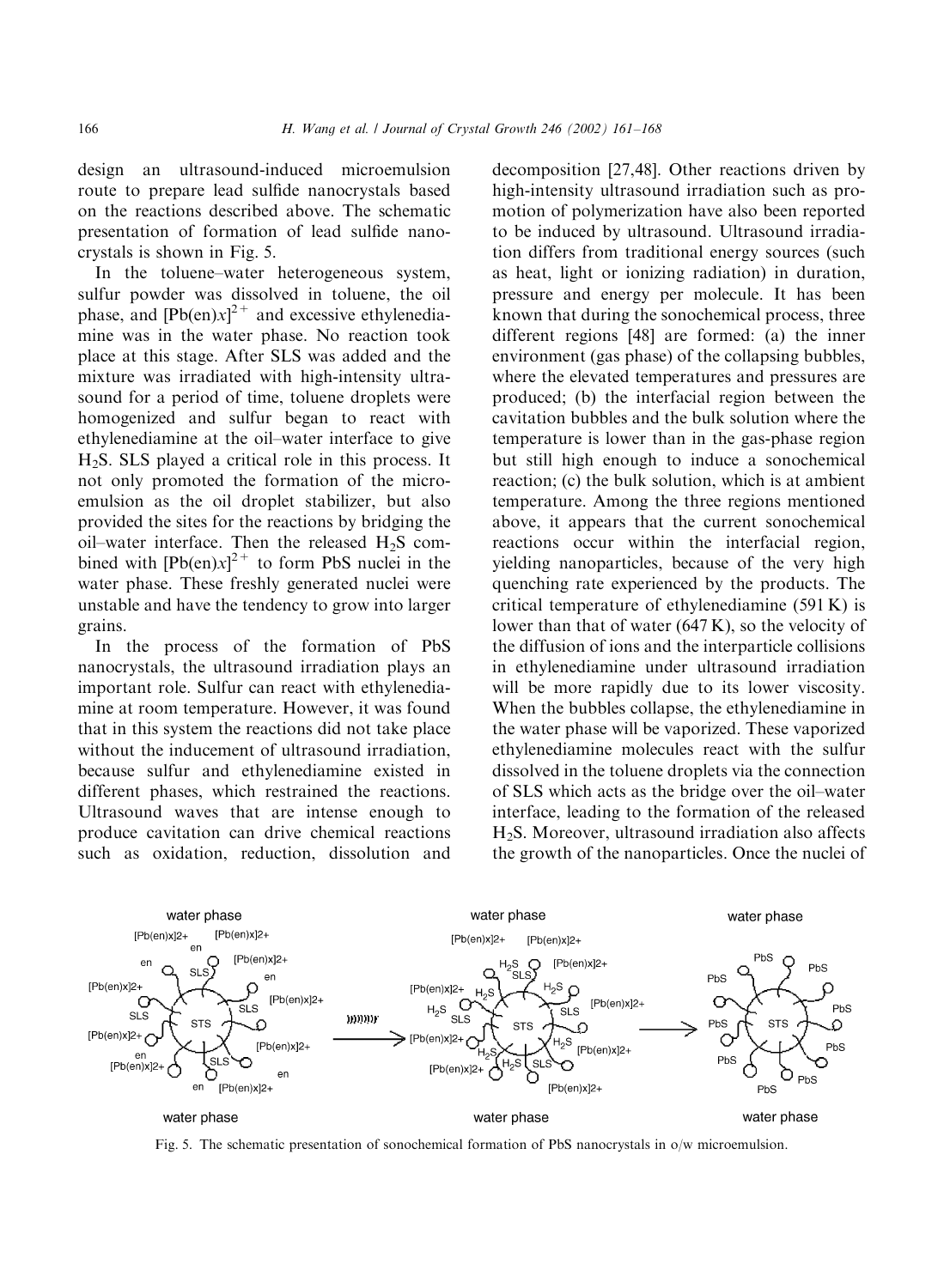PbS formed, they were unstable and have the a tendency to grow into larger grains. The increase of the grain size with sonication time can be explained by the effect of acoustic cavitation on PbS. The implosive collapse of a cavity on an extended solid surface in a liquid has been recognized to be different from the symmetrical implosion of cavities observed in homogeneous, pure liquids [49]. In the former case, asymmetric implosion results in the formation of high-speed microjets of liquids as well as shock waves that drive the solid particles to high velocities, which leads to interparticle collisions. The collisions between the PbS particles at high velocities result in increased local heating and condensation to form larger particles [50]. The increase in size of the PbS nanoparticles can also involve the crystal growth process. When the PbS nanoparticles formed, smaller particles had a large number of dangling bonds, defect sites, or traps [51]. During the reaction time, the surface states changed. Dangling bonds, defect sites or traps will decrease gradually, and the grains will grow. After a period of time under ultrasound irradiation, the surface states become stable, and the size of the grains cease to increase any more. In our experiments, 30 min was chosen as the sonication time. When the sonication time decreased to less than 20 min, the reactions was not completed. If the reaction time was prolonged to 1 h, the size and morphology of the products almost remained unchanged.

Therefore, we may draw the conclusion that sonication for 30 min is suitable for both the nucleation and the growth of the PbS nanoparticles.

## 4. Conclusions

In summary, a novel sonochemical method for the preparation of PbS nanocrystals in oil-in-water microemulsions has been established. The products have uniform shape, narrow size distributions and high purity. The probable mechanism for the formation of nanocrystalline lead sulfide particles in a toluene–SLS–water microemulsion induced by ultrasound irradiation is proposed. We can foresee the extension of this method to the

preparation of other nanocrystalline metal sulfides.

## Acknowledgements

This work is supported by the National Natural Science Foundation of China (Grant No. 50072006) and the Jiangsu Advanced Science and Technology Programme of China (Grant BG 2001039). The authors also thank Ms. Xiaoshu Wang and Ms. Xiaoning Zhao from Modern Analytic Center of Nanjing University for extending their facilities to us.

#### References

- [1] D. Dounghong, J. Ramsden, M. Gratzel, J. Am. Chem. Soc. 104 (1982) 29777.
- [2] Y. Wang, N. Herron, J. Phys. Chem. 95 (1991) 525.
- [3] A. Henglein, Chem. Rev. 89 (1989) 1861.
- [4] H. Weller, Adv. Mater. 5 (1993) 88.
- [5] C.Y. Wang, X. Mo, Y. Zhou, Y.R. Zhu, H.T. Liu, Z.Y. Chen, J. Mater. Chem. 10 (2000) 607.
- [6] X.C. Jiang, Y. Xie, J. Lu, L.Y. Zhu, W. He, Y.T. Qian, Chem. Mater. 13 (2001) 1213.
- [7] Y.D. Yin, X.L. Xu, Chem. Commun. (1998) 1641.
- [8] X.F. Qian, X.M. Zhang, C. Wang, Y. Xie, Y.T. Qian, Inorg. Chem. 38 (1999) 2621.
- [9] S.H. Yu, L. Shu, J. Yang, Z.H. Han, Y.T. Qian, Y.H. Zhang, J. Mater. Res. 14 (1999) 4157.
- [10] S.H. Yu, Y.S. Wu, J. Yang, Z.H. Han, Y. Xie, Y.T. Qian, X.M. Liu, Chem. Mater. 10 (1998) 2309.
- [11] H. Wang, J.R. Zhang, J.J. Zhu, J. Crystal Growth 233 (2001) 829.
- [12] J.J. Zhu, M.G. Zhou, J.Z. Xu, X.H. Liao, Mater. Lett. 47 (2001) 25.
- [13] A.V. Murugan, R.S. Sonawane, B.B. Kale, S.K. Apte, A.V. Kulkarni, Mater. Chem. Phys. 71 (2001) 98.
- [14] R.S. Mane, C.D. Lokhande, Mater. Chem. Phys. 65 (2000) 1 and references cited therein)..
- [15] C.Y. Wang, Y. Zhou, Y.R. Zhu, H.J. Liu, Z.Y. Chen, Mater. Res. Bull. 35 (2000) 1463.
- [16] D. Routkevitch, T. Bigioni, M. Moskovits, J.M. Xu, J. Phys. Chem. 100 (1996) 14037.
- [17] D.S. Xu, D.P. Chen, Y.J. Xu, X.S. Shi, G.L. Guo, L.L. Gui, Y.Q. Tang, Pure Appl. Chem. 72 (2000) 127.
- [18] Y. Mastai, M. Homyonfer, A. Gedanken, Adv. Mater. 11 (1999) 1010.
- [19] M.P. Pileni, J. Phys. Chem. 97 (1993) 6961.
- [20] V. Pillai, P. Kumar, M.J. Hou, P. Ayyub, D.O. Shah, Adv. Colloid Interface Sci. 55 (1995) 241.